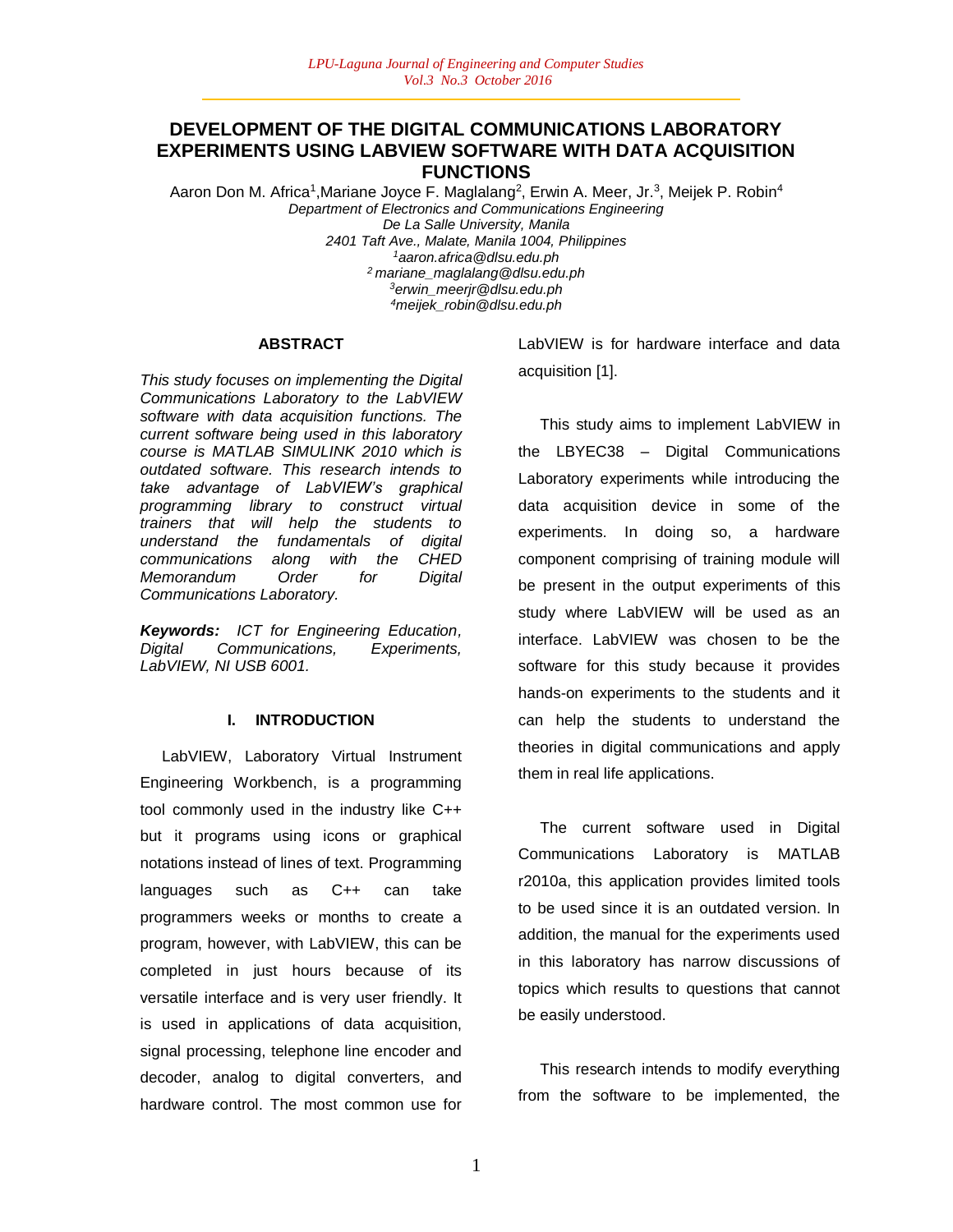topics to be discussed, and the laboratory manual to be used by the students. The course outline to be applied to the experiments will only be based on the memorandum order for Digital Communications given by CHED. Replacing the old curriculum of Digital Communications Laboratory with a new set of experiments using the LabVIEW software, will enable the next batch of students who would take up the course to understand the fundamental theoretical aspects of digital communications.

 The scope of this study is focused on the topics based on the CHED Memorandum Order for Digital Communications Laboratory which are the following [2]:

- 1. Introduction to Digital **Communications**
- 2. Noise Analysis in Digital Communication Systems
- 3. Sampling Theory and Analog to Digital **Conversion**
- 4. Digital Data Formatting and PCM Encoding
- 5. Amplitude Shift Keying
- 6. Frequency Shift Keying
- 7. Phase Shift Keying
- 8. Error Detection and Correction

These topics, however, were altered by the researchers since the current topics of the Digital Communications Laboratory needs to be integrated within the topics set by CHED and prompted the students to implement some of the experiments using the current software

used, SIMULINK. The inclusion of the data acquisition device are applied in at least two experiments. The data acquisition device that is used in this research is the NI USB 6001 Low-Cost Multifunction Device [3]. It has 8 analog inputs with a 14-bit resolution and 20 KS/s, 2 analog outputs, 13 digital I/O lines, and one 32-bit counter. It is connected to the PC through a USB port and it is portable. This device will be sufficient for the new sets of experiments since it will only be applied to simple signals in the experiments to which they are included [4].

 The researchers' final set of experiments that has integrated the current course outline with the CHED Memorandum Order for Digital Communications Laboratory are the following:

- 1. Introduction to Digital **Communications**
- 2. Noise Analysis in Digital Communication Systems
- 3. Sampling Theory and Analog to Digital Conversion
- 4. Digital Data Formatting and Pulse Code Modulation
- 5. Amplitude Shift Keying
- 6. Frequency Shift Keying
- 7. Phase Shift Keying and Quadrature Phase Shift Keying
- 8. Error Detection
- 9. Error Correction
- 10. Baseband Communication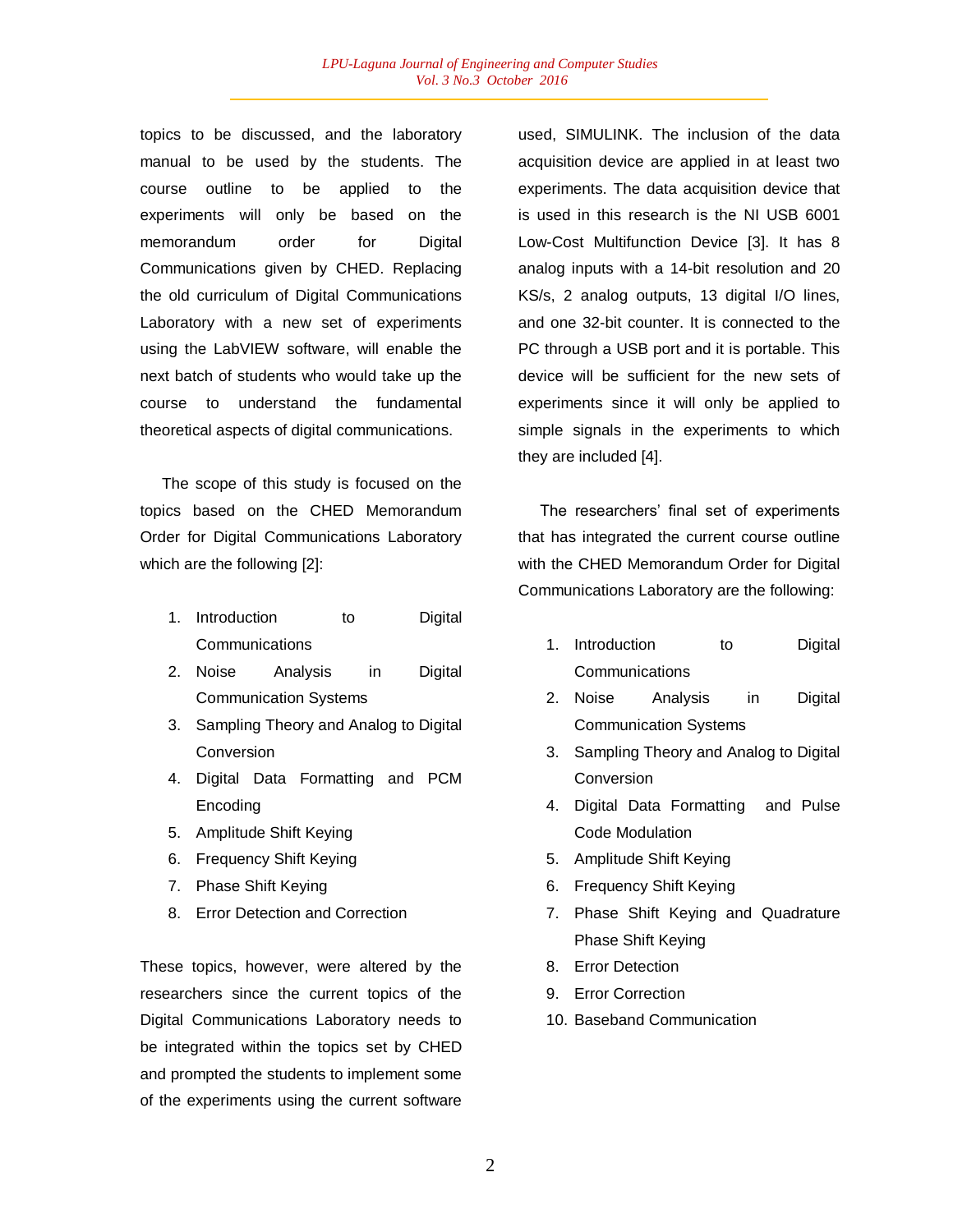#### **II. RESULTS AND DISCUSSION**

A. Sampling Frequency Testing of the Data Acquisition Device

 The specifications of the data acquisition device, USB 6001, says the maximum frequency of sampling that the device is capable of is 20kSamples/second. In testing the USB 6001's sampling rate, the researchers applied an analog input signal while increasing the frequency of the signal. Nyquist theorem suggested that the sampling frequency be at least twice the maximum frequency component of a signal to be sampled [5]. Since the USB 6001 is limited to a frequency of 20 kHz, the maximum allowable frequency, in theory, should be 10 kHz.

 The testing included several trials of varying the input signal's frequency to the following values: 60 Hz, 100 Hz, 500 Hz, 1 kHz, 2 kHz, 5 kHz, 7.5 kHz, and 10 kHz.



Fig 1. Sampling Frequencies: 60 Hz to 1 kHz



Fig 2. Sampling Frequencies: 2 kHz to 10 kHz

 The results of the testing for every frequency can be seen in Fig. 1 and Fig. 2. As the results show, the sampled frequency at 60 to 500 Hz shows no aliasing yet. The signal at 1 kHz to 5 kHz show a signal that is deformed which suggests under-sampling. At 7.5 kHz to 10 kHz, the signal clearly showed that aliasing is taking place.

#### B. Results of Experiments

1. Experiment 1 – Introduction to Digital **Communications** 



#### a. Simulation and Visualization

Fig 3. Square Wave with an amplitude of 5 and a frequency of 10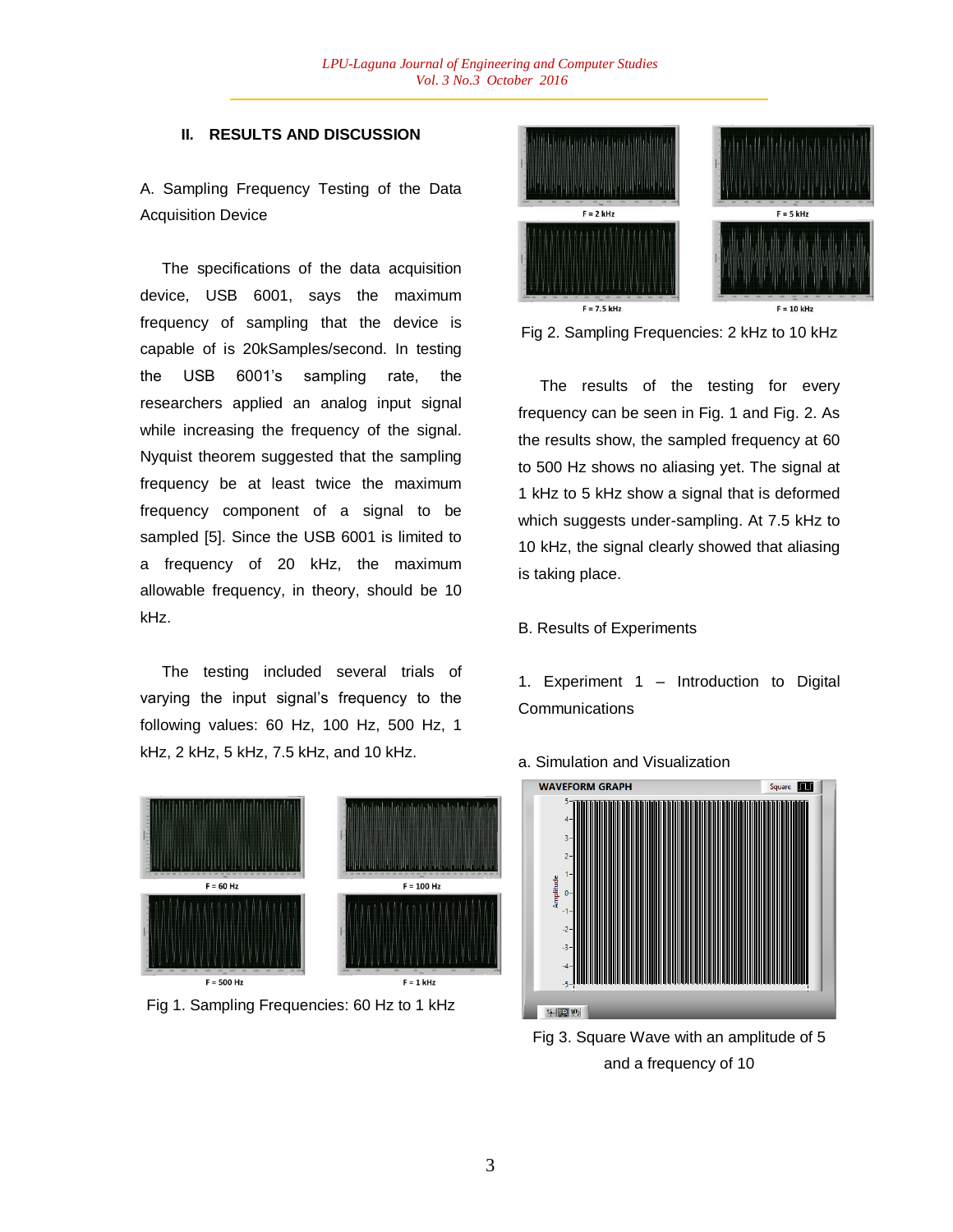The first part of the first experiment focuses on the simulation and visulaization of input signals in digital communication systems. The users can control the parameters of the signal during run time.

b. Telephone Signal – DTMF









Fig 6. Waveform of Ringing Tone

Telephone tones are also part of the first experiment as part of the users' introduction to digital communications and the software, LabVIEW. The users will analyze the tones of each key in a DTMF keypad. Also, the tones when the line is busy and when it is ringing.

## c. Data Acquisition

 The data acquisitions introduction includes the USB 6001, and the researchers' I/O module [6]. This introduction is for the students to observe the link between the signals in the physical world and LabVIEW.

2. Experiment 2 – Noise Analysis in Digital Communication Systems



Fig 7. Message with Noise Waveform for Analog Signal





Experiment 2 focuses on how signals are affected by noise when transmitted through a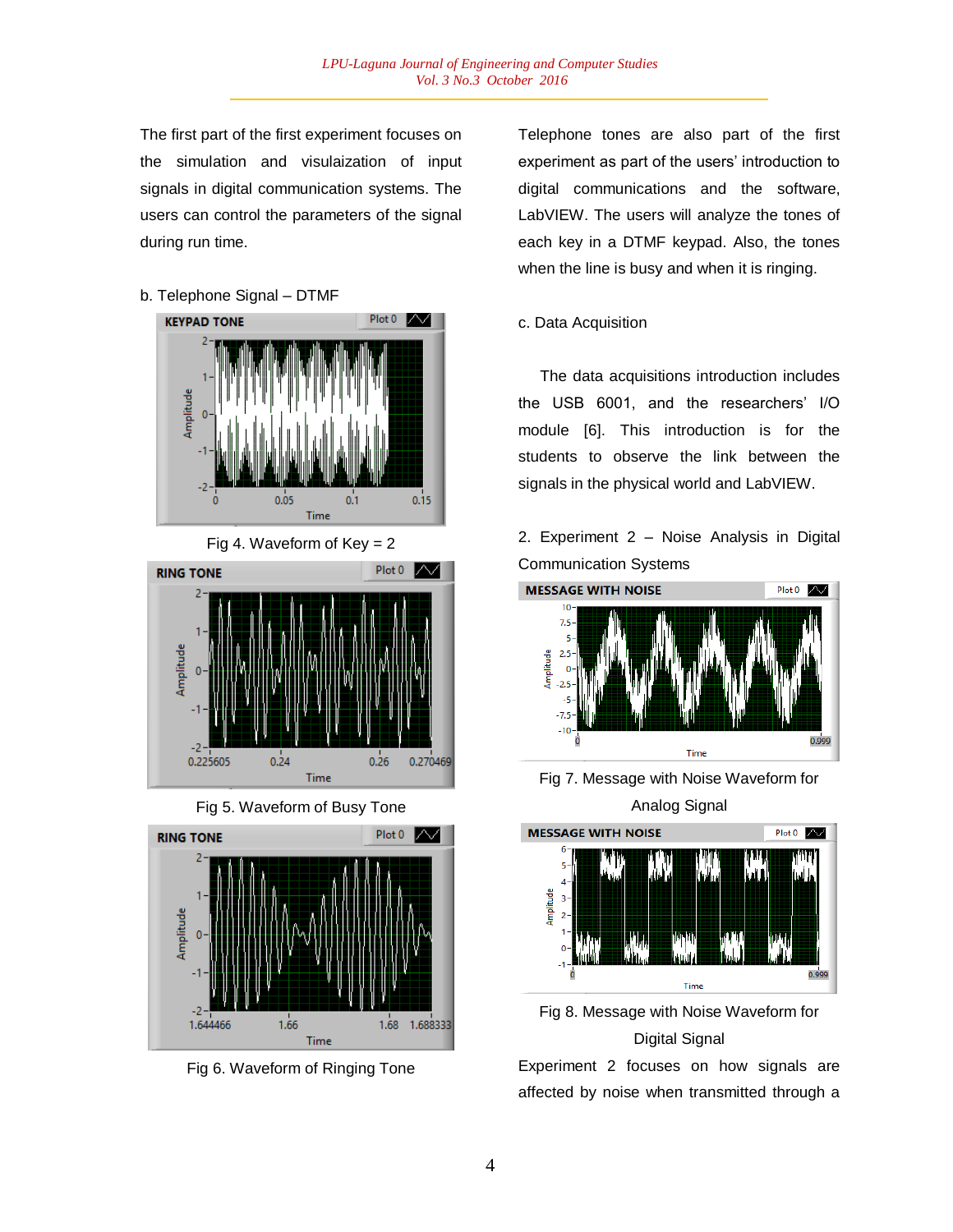channel. During transmission is where signals are usually contaminated with noise [7]. Users are to analyze the effects of noise to the Signal to Noise Ratio.

3. Experiment 3 – Sampling Theory and Analog to Digital Conversion



Fig 9. Sampled Signal



Fig 10. Reconstructed Signal

Experiment 3 focuses on the conversion of analog signals to digital signals. Figure 9 shows a sampled signal with a certain sampling frequency. Figure 10 is the reconstructed signal where the samples taken from sampling are approximated in amplitude levels wherein the number of amplitude levels are determined by the quantization level. The final output of this is the digital bit-stream. This experiment lets the students vary the sampling frequency and the levels of quantization to observe the process.

4. Experiment 4 – Digital Data Formatting and Pulse Code Modulation





Figure 11 shows a PCM waveform with a bit length of 2. This means that there are 4 levels of amplitudes. Each are assigned their corresponding codewords.



Fig 12. Bipolar NRZ

Figure 12 shows a bipolar line encoding scheme. This part of experiment 4 lets the users analyze the different line coding schemes such as the unipolar, bipolar, and the manchester.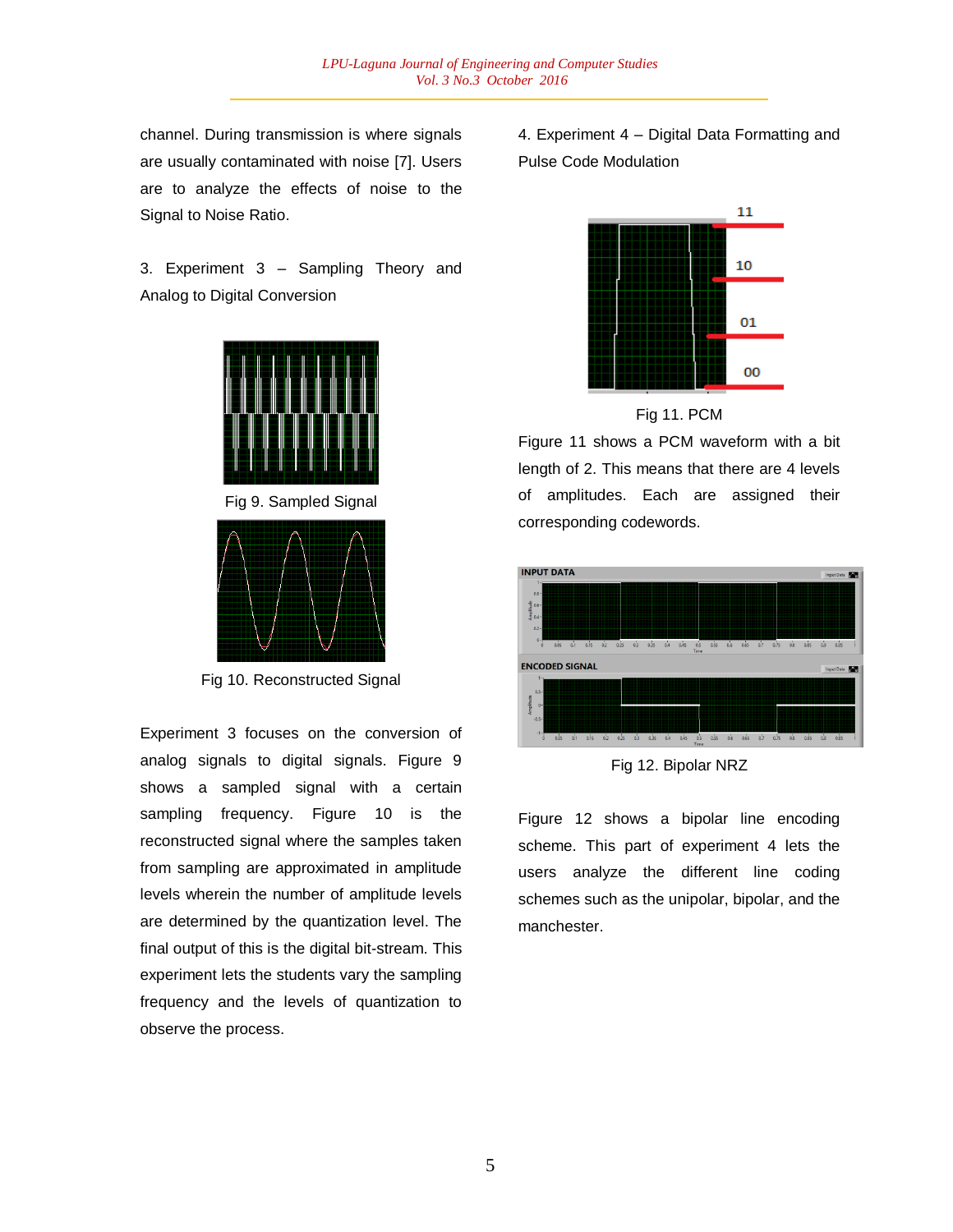## 5. Experiment 5 – Amplitude Shift Keying



Fig 13. Constellation Diagram and Eye Diagram without Noise (Eb/No = 100 dB)





 This experiment will enable the students to simulate an M-ary ASK signal while observing and analyzing the Constellation Diagram, Eye Diagram, and Modulated Signal. It will also be demonstrated in this experiment on how noise affects the ASK signal. Fig 13. Shows the output of the Constellation and Eye Diagrams when there is an absence of noise. When noise is added to the modulated signal, the distortions can be seen on the Constellation and Eye Diagrams [8]. The value of the Eb/No (bit energy to noise spectral density ratio) is inversely proportional to the visible distortions on the Constellation and Eye Diagrams [9]. It

was shown on the outputs of the Constellation and Eye Diagrams when the value of the Eb/No is changed to 20, 40, 60, and 80 dB. When the  $Eb/No = 20 dB$ , as seen in Fig. 14, the modulated signal becomes noisy and the receiver side may not recognize the high and low values of the original message. Thus, adding noise to the signal may cause the receiver side to obtain the wrong message/data. The students will also analyze how different user-defined variables such as the M-ary, carrier frequency, and eye length affect the outputs.

## 6. Experiment 6 – Frequency Shift Keying



Fig 15. Constellation Diagram and Eye Diagram without Noise (Eb/No = 100 dB)



Fig 16. Constellation Diagram and Eye Diagram with Noise (Eb/No = 40 dB)

 In this experiment, the students will analyze an FSK signal through its Constellation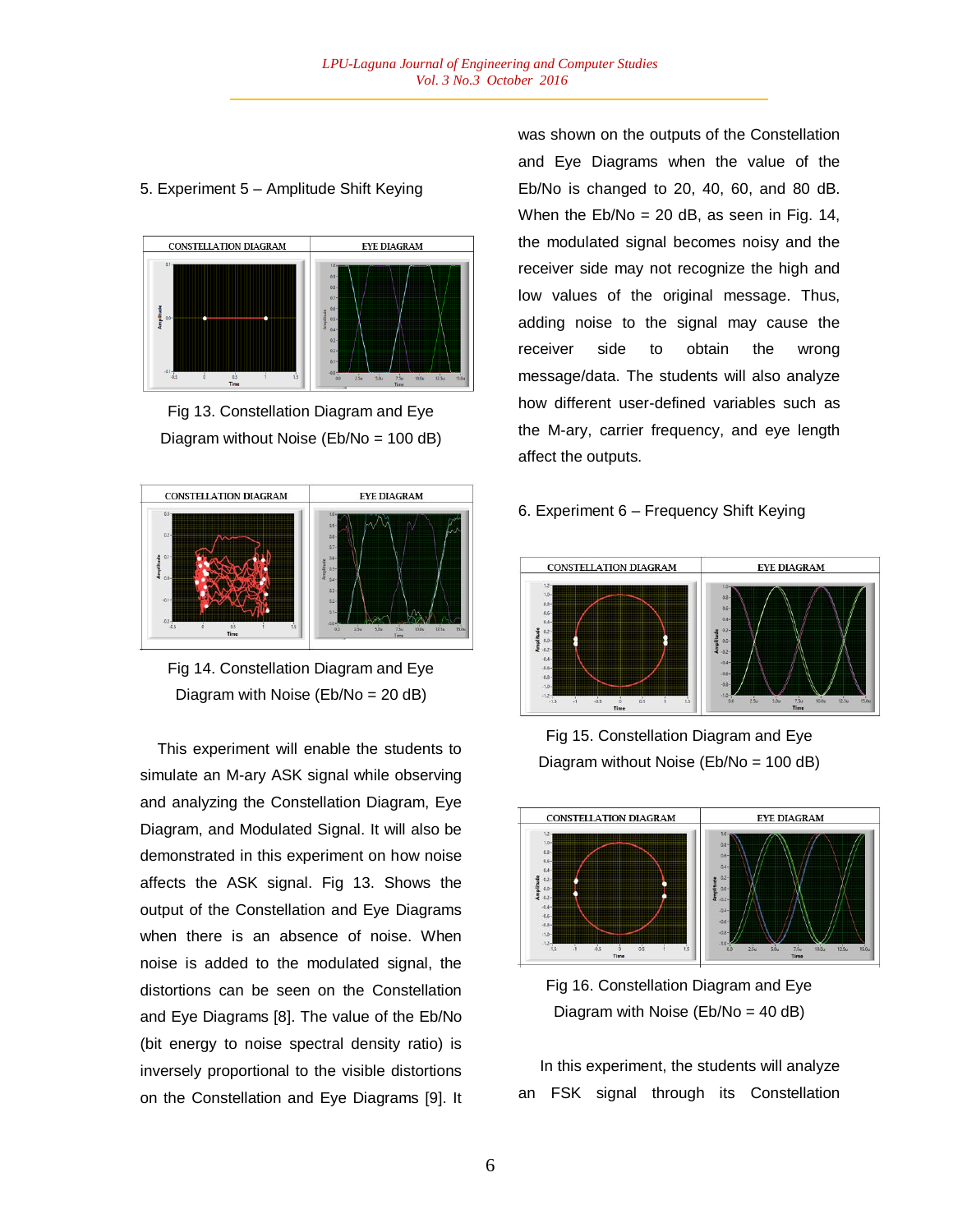Diagram and Eye Diagram. The values of Mary, carrier frequency, frequency deviation, eye length, and Eb/No (bit energy to noise spectral density ratio) may be varied in order to analyze how these variables affect the output. Unlike in ASK, there is no visible distortion in the Constellation and Eye Diagrams for FSK since the phase and amplitude of the signal is constant [10]. However, the distortion due to noise can be seen at the Modulated Signal waveform.

### 7. Experiment 7 – Phase Shift Keying



Fig 17. Constellation Diagram and Eye Diagram without Noise (Eb/No = 100 dB)



Fig 18. Constellation Diagram and Eye Diagram with Noise (Eb/No = 20 dB)

This experiment enables the student to simulate an M-ary PSK signal and observe their Constellation Diagram and Eye Diagram. The students may vary the values of M-ary,

carrier frequency, eye length, and Eb/No (bit energy to noise spectral density ratio) in order to analyze how they affect the outputs. Similar with the ASK signal, the distortions can be seen on the Constellation and Eye Diagrams when noise is added to the modulated signal. Adding noise to the signal may cause the receiver side to obtain the wrong message/data. Unlike in ASK and FSK, the Constellation and Eye Diagrams of PSK only showed distortion when the value of Eb/No = 20 to 40 dB [11]. Through the three experiments for digital modulation schemes, it can be observed that the most efficient digital modulation technique is Phase Shift Keying. It can be seen clearly in the Constellation and Eye Diagrams that PSK has a very low noise interference. Even though there are distortions in the Constellation and Eye Diagrams, the transmitted signal is still visible.

### 8. Experiment 8 – Error Detection



Fig 19. CRC Signal and Noise

Experiment 8 focuses on the error detection algorithm, Cyclc Redundancy Check. When an error is detected at the CRC syndrome detector, the system will prompt a message that requests the transmitter to retransmit the signal.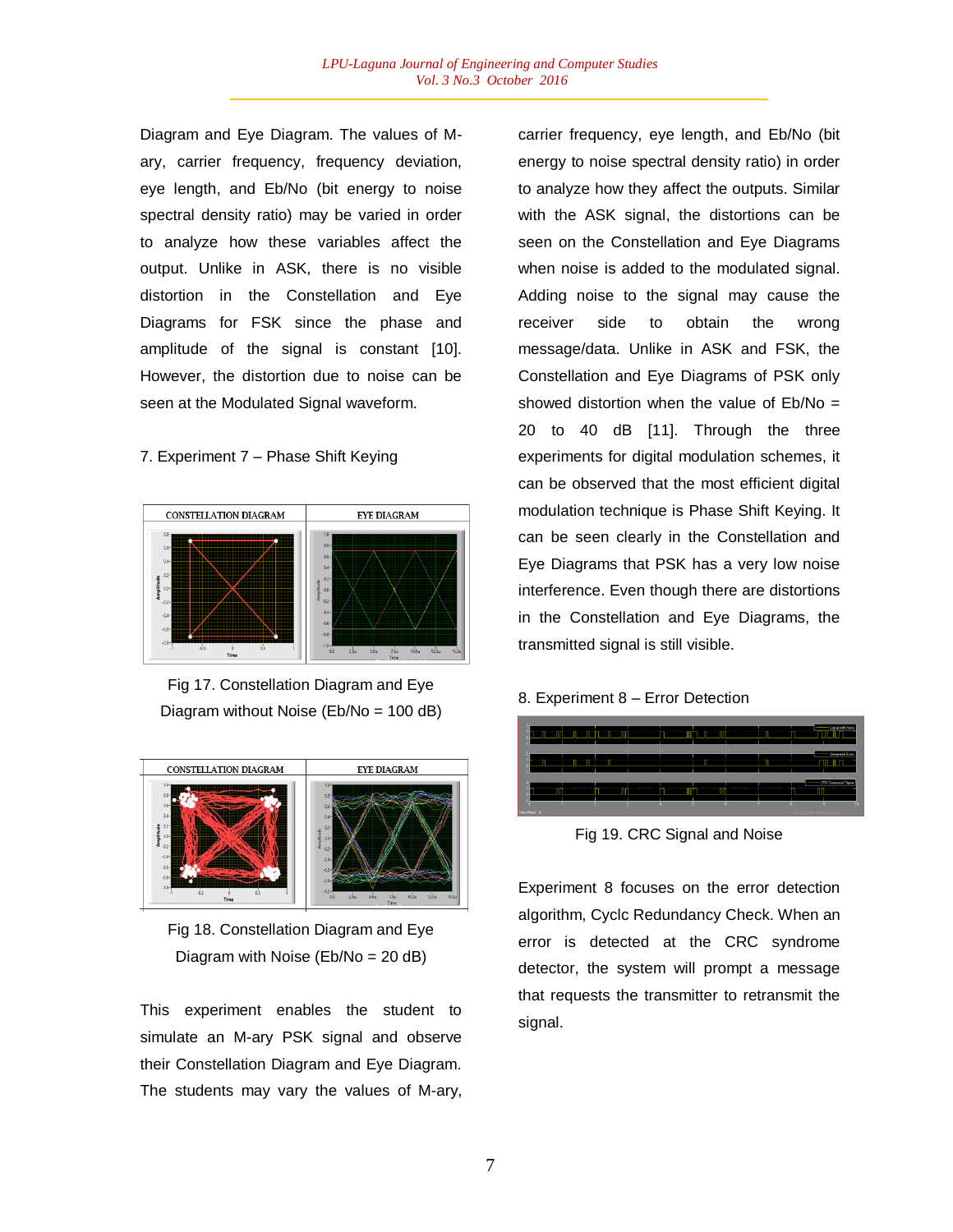9. Experiment 9 – Error Correction

 Error correction is the focus of Experiment 9. The two algorithms used in this experiment are the convolutional codes and the hamming codes.

|                |  |   |      |                                                                                                                                      |                       | Signal mith noise |
|----------------|--|---|------|--------------------------------------------------------------------------------------------------------------------------------------|-----------------------|-------------------|
|                |  | . |      | where the second products as a second to a control the company where the control of the control of the control of the company of the |                       | Enon              |
|                |  |   |      |                                                                                                                                      | www.communication.com | Recovered data    |
| $\overline{a}$ |  |   | 5.20 | 140                                                                                                                                  | tan                   | Digital data      |
| Time offset 0  |  |   |      |                                                                                                                                      | Activate Windows      |                   |

Fig 20. Convolutional Codes

|  |                   | Signal with noise |
|--|-------------------|-------------------|
|  | ------------<br>. |                   |
|  |                   | Recovered date    |
|  | m                 | Daginal data      |

Fig 21. Hamming Codes

Fig 20 shows the effects of using the Convolutional Codes algorithm in correcting errors. The signal recovered showed fewer errors compared to the signal that went through the channel with the noise. For the Hamming Code, the same observation can be made however, the error rate of Hamming Codes show that it is more efficient in correcting data [12].

# 10. Experiment 10 – Baseband **Communication**

This experiment shows baseband communications using the digital modulation scheme, Quadrature Amplitude Modulation.

This modulation technique modulates the signal's phase and amplitude which has an improved data rate compared to the ASK, PSK, and FSK. This demonstration will show the systems operation and analyzing the results with noise added in the channel.



Fig 22. Constellation and Eye Diagram of  $QAM$  with  $Es/No = 20 dB$ 



Fig 22. Constellation and Eye Diagram of QAM with  $Es/No = 40 dB$ 

Fig 22 shows the constellation and eye diagram for QAM with bit energy over noise ratio (Es/No) of 20 dB. The graphs are contaminated by noise. Fig 23, however, showed a more stable graph with an Es/No value of 40 dB.

### C. Analysis and Results of Survey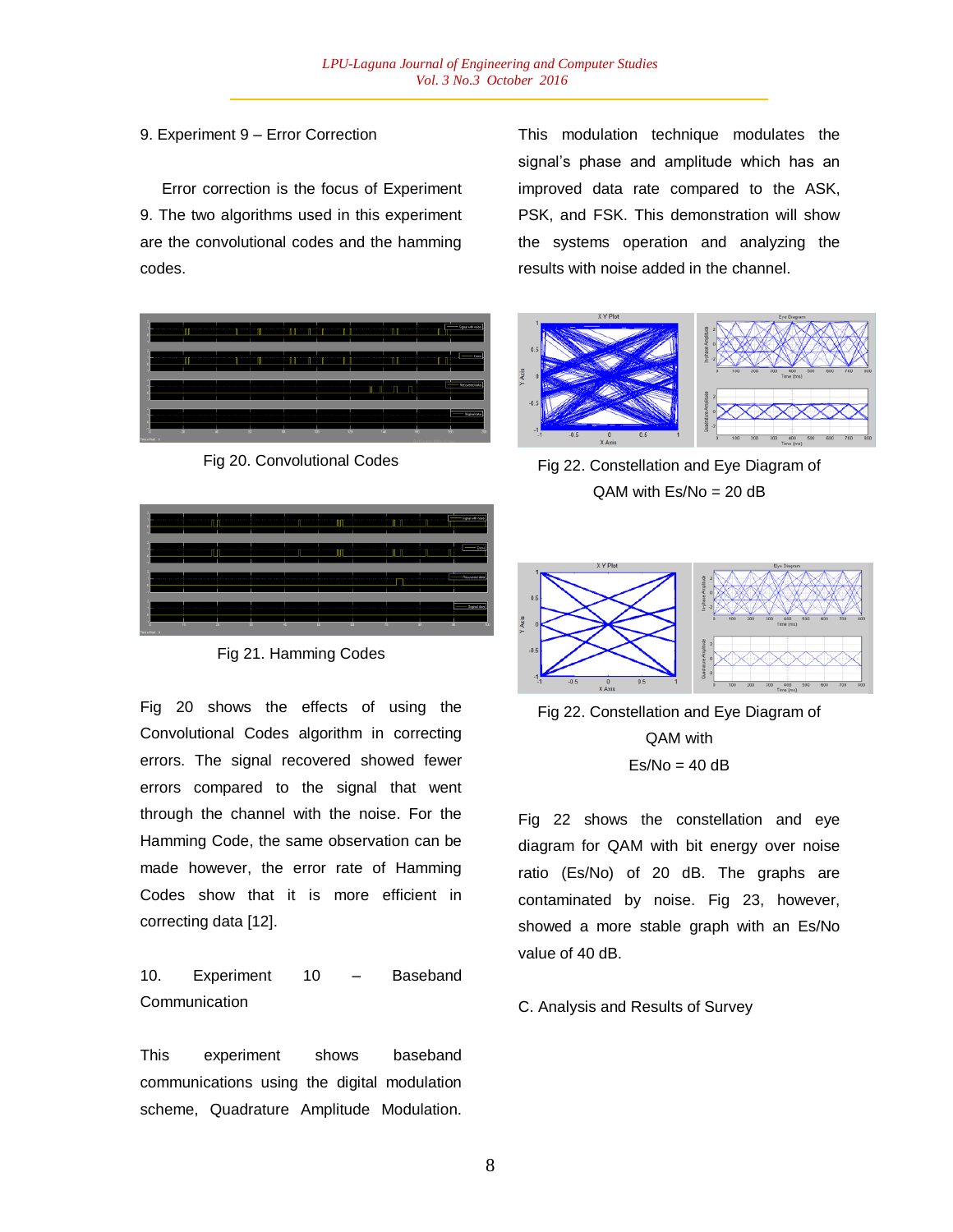UNITS FOR MAGNETIC PROPERTIES Questions Mean The laboratory manual has sufficient information to support the experimentation. 4.62 The block diagram designed designed showed the process clearly. 4.8 The results were clear and showed no ambiguity. 4.73 The procedure is easy to understand. 4.62 The guide questions are relevant to the topic and experimental procedures. 4.84

TABLE I

| Questions                                                                                                                                                           | Mean  |
|---------------------------------------------------------------------------------------------------------------------------------------------------------------------|-------|
| The concept theory is thoroughly discussed.                                                                                                                         | 4.524 |
| The procedures are clear and easy to follow.                                                                                                                        | 4.476 |
| The results were clear and showed no<br>ambiguity.                                                                                                                  | 4.667 |
| The guide questions are significant to the topic.                                                                                                                   | 4.524 |
| The experiment is relevant and allowed a deeper<br>understanding of the topic.                                                                                      | 4.619 |
| LabVIEW is a user-friendly software.                                                                                                                                | 4.095 |
| LabVIEW allows the student to analyze the data<br>extensively.                                                                                                      | 4.476 |
| The graphical user interface (GUI) allows the<br>student to view live data efficiently and visualize<br>analyzed results in a faster way.                           | 4.333 |
| LabVIEW has sufficient<br>functions/tools/blocks/VIs which allow further<br>exploration of the experiment.                                                          | 4.667 |
| LabVIEW allows seamless integration with<br>instruments/equipment commonly found in<br>laboratories and easily integrate them in virtual<br>instrumentation system. | 4.429 |

Each experiment designed by the researchers were tested by at least three students and were required to answer survey questions regarding the effectivity and clarity of each experiment.

Based on the results of the survey, the criteria with the lowest mean is LabVIEW's userfriendliness. The students thought that LabVIEW was very complicated. The results of the other survey questions ranged from 4.333 to 4.667. The interview answers of the interviewees showed positive results. The new software offers a lot more than the previous software and that it is more interesting.

# **III. CONCLUSION AND RECOMMENDATION**

 This research sets a new standard for software experimentation. The key components that the students who tested the experiments admired are the Front Panel which served as the Graphical User Interface (GUI), the controls, the vast number of functions, and the hardware integration for a software-based experimentation. Comparing the experiments designed by the researchers with the previous experiments of the University, the students appreciated the interactive environment that the LabVIEW and MATLAB Simulink offer because the experiments provide a better observation and a deeper analysis into the results and processes. This is mainly because of the parameter controls that the user can set in LabVIEW while the program is running. The students were able to apply the theories in the lecture component of this laboratory course to the experiments since the topics of the experiments were synchronous with the lecture. Thus, the theories taught in the lecture class work hand-in-hand with the researchers' new set of experiments.

 For those who are considering to continue to develop this research the researchers would like to recommend to add more DAQ functions focusing more on digital communication applications rather than using